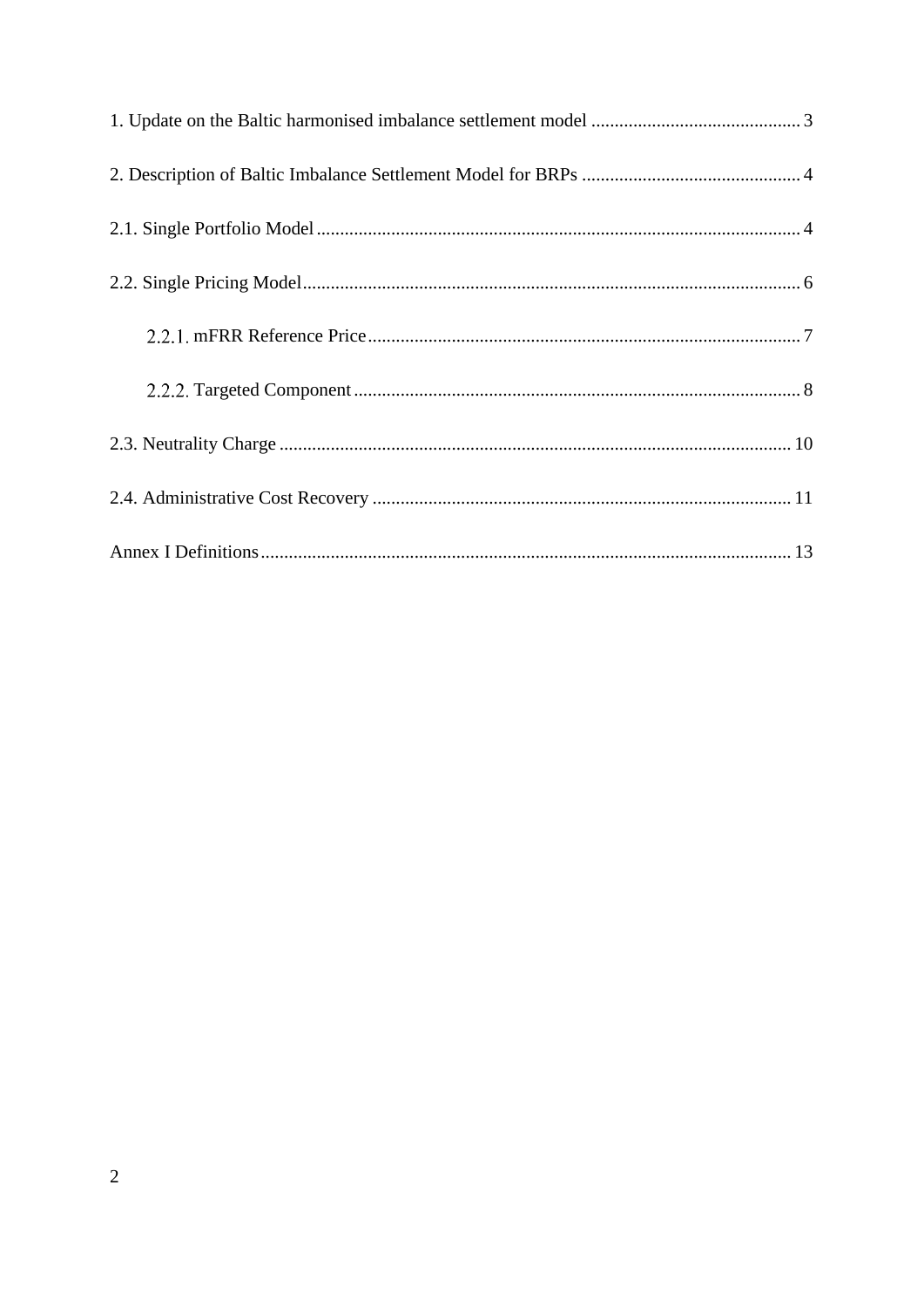## <span id="page-2-0"></span>*1. Update on the Baltic harmonised imbalance settlement model*

On June 27, 2016 Baltic TSOs launched public consultations on the Baltic CoBA elements by sending out invitation letters to Baltic electricity market participants and relevant stakeholders as well as placing information on the websites of Baltic TSOs inviting the market participants to submit their answers by August 15, 2016. The Baltic TSOs received several responses prompting the TSOs to re-analyse and make changes to some of the building blocks, which were included in the Baltic TSOs preliminary imbalance model proposal. $^{1,2}$ 

On February  $17<sup>th</sup>$ , 2017 the Baltic TSOs submitted to the market participants the final proposal, titled the Baltic Imbalance Settlement Document Model<sup>3</sup>.

On April 18<sup>th</sup>, 2017 the Baltic TSOs submitted to the NRAs the agreed Settlement Model with the purpose to seek support from the Baltic NRAsto achieve the harmonisation of the imbalance settlement principles as detailed and proceed with relevant national regulatory amendments and developments in each Baltic State. The agreed settlement model included the proposal for single imbalance price calculation and imbalance service cost components, including neutrality charge calculation and views on the administrative cost allocation methodologies. On June  $5<sup>th</sup>$ , 2017 the Baltic NRAs issued a joint response letter to the Baltic TSOs, indicating that although the efforts carried out by the TSOs to achieve the harmonization of imbalance settlement principles within the Baltic States are highly appreciated, some aspects of the model cannot be introduced due to conflicts with current laws and regulations. The Baltic NRAs drew attention to the fact that in order to implement the imbalance settlement design as the TSOs proposed, valid laws and regulations in each Baltic State should be followed and therefore the proposals of changes in laws and regulations should be pursued by cooperating with the responsible governmental authorities in each Baltic State. Because of concerns that the subsequent amendments to local laws might not get passed duly on time, and provided that the adoption of the European wide regulation, the Guidelines on Electricity Balancing<sup>4</sup>, is foreseen, yet not guaranteed, to take

1

http://www.ast.ly/eng/par\_ast/news\_\_\_events/5682-baltic-tsos-launch-a-public-consultation-on-the-baltic[balancing-market-elements](http://www.ast.lv/eng/par_ast/news___events/5682-baltic-tsos-launch-a-public-consultation-on-the-baltic-balancing-market-elements)

[http://www.ast.lv/eng/par\\_ast/news\\_\\_\\_events/6105-summary-of-baltic-tsos-launched-public-consultation-on](http://www.ast.lv/eng/par_ast/news___events/6105-summary-of-baltic-tsos-launched-public-consultation-on-the-baltic-balancing-market-elements)[the-baltic-balancing-market-elements](http://www.ast.lv/eng/par_ast/news___events/6105-summary-of-baltic-tsos-launched-public-consultation-on-the-baltic-balancing-market-elements)

<sup>&</sup>lt;sup>3</sup> [http://www.ast.lv/files/files/20170217\\_Baltic\\_Imbalance\\_settlement\\_model.pdf](http://www.ast.lv/files/files/20170217_Baltic_Imbalance_settlement_model.pdf)

<sup>4</sup> <https://www.entsoe.eu/major-projects/network-code-development/electricity-balancing/Pages/default.aspx>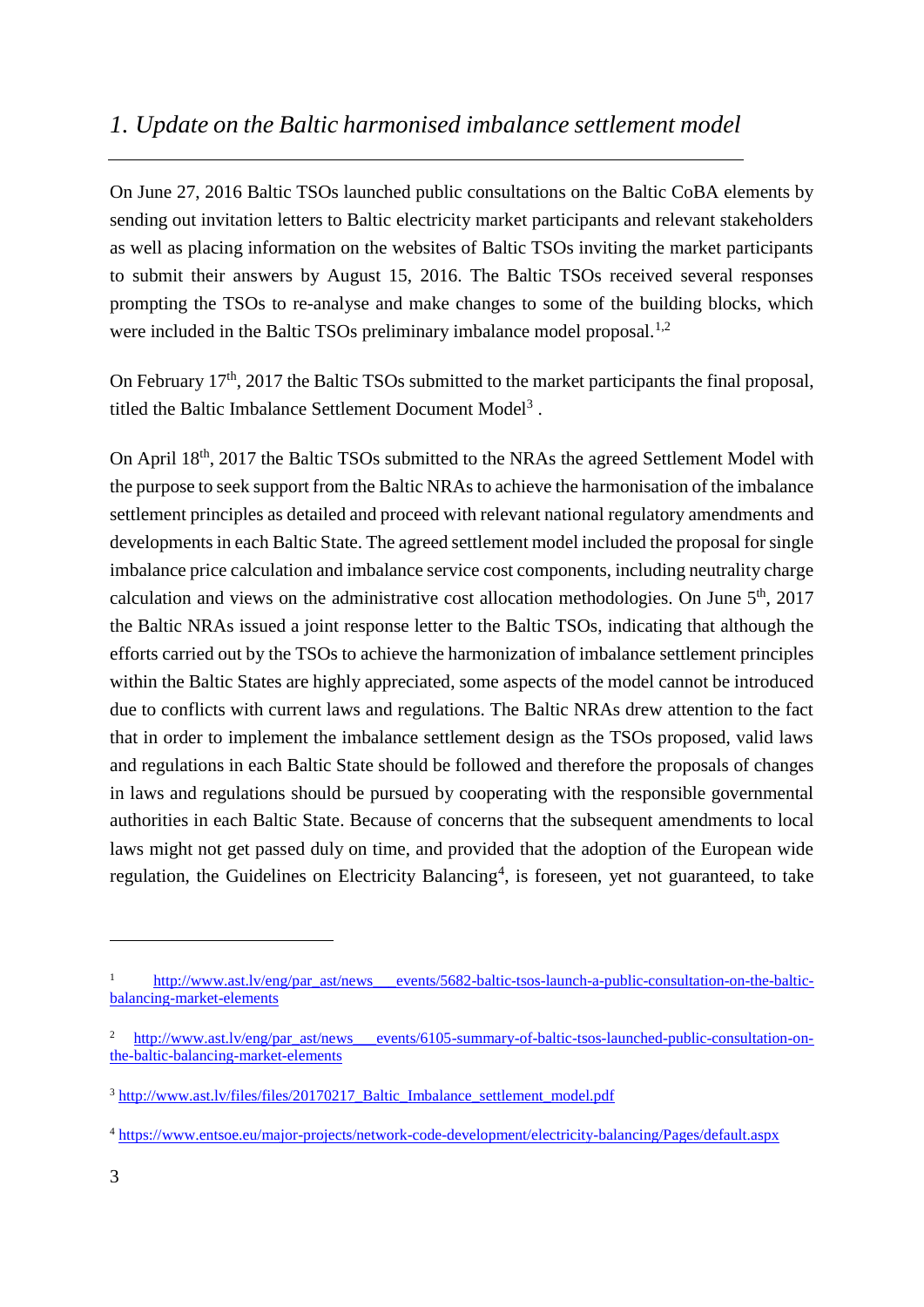place during December 2017, the Baltic TSOs propose to proceed with the harmonised imbalance settlement model in the following form:

| <b>Building block</b>                                  | Effective from 01/01/2018                                                                                                                | <b>Effective not earlier than</b><br>01/01/2019*                                                                                                            |  |  |
|--------------------------------------------------------|------------------------------------------------------------------------------------------------------------------------------------------|-------------------------------------------------------------------------------------------------------------------------------------------------------------|--|--|
| <b>Balance responsibility</b>                          | Full                                                                                                                                     | Full                                                                                                                                                        |  |  |
| Cost coverage/base                                     | Neutrality costs between balance<br>service and grid service. Full cost of<br>balancing.                                                 | Neutrality costs between balance<br>service and grid service. Full cost of<br>balancing.                                                                    |  |  |
| ACE cost recovery model                                | Included via targeted component,<br>monthly average component                                                                            | Included via targeted component,<br>monthly average component                                                                                               |  |  |
| Imbalance settlement period                            | 60 minutes                                                                                                                               | 60 minutes                                                                                                                                                  |  |  |
| Settlement model                                       | Single portfolio model                                                                                                                   | Single portfolio model                                                                                                                                      |  |  |
| Reference for short/long<br>position                   | Baltic's total imbalance position                                                                                                        | Baltic's total imbalance position                                                                                                                           |  |  |
| Pricing model for<br>imbalance                         | Single pricing                                                                                                                           | Single pricing                                                                                                                                              |  |  |
| Imbalance price formula                                | $mFRR$ reference price $+/-$ targeted<br>component(c)                                                                                    | $mFRR$ reference price $+/-$<br>predetermined targeted component (c)                                                                                        |  |  |
| mFRR reference price                                   | Marginal mFRR or local Elspot<br>Published: $H+1$                                                                                        | Marginal mFRR or local Elspot<br>Published: $H+1$                                                                                                           |  |  |
| Targeted component<br>(EUR/MWh) formula                | TSOs'net cost or revenue<br>due to balancing trades (EUR)<br>absolute volumes of<br>hourly Baltic CoBA<br>Σ<br>imbalance positions (MWh) | TSOs'net cost or revenue<br>due to balancing trades (EUR) $_{M-2}$<br>absolute volumes of<br>hourly Baltic CoBA<br>Σ.<br>imbalance positions (MWh) $_{M-2}$ |  |  |
| Imbalance price<br>calculation                         | As soon as possible, but not later<br>than by $M+5$ ( $5^{th}$ business day)                                                             | Final $H+1$                                                                                                                                                 |  |  |
| <b>Balancing cost recovery</b><br>model for neutrality | Actual targeted component $(c)$                                                                                                          | Predefined targeted component +<br>neutrality component $M+9$                                                                                               |  |  |
| Neutrality component<br>(EUR/MWh) formula              | not applicable                                                                                                                           | TSOs'net cost or revenue<br>due to balancing trades (EUR)<br>absolute volumes of<br><b>BRPs'total</b> hourly<br>$\Sigma$<br>imbalance volumes (MWh)         |  |  |
| Administrative cost<br>component                       | Individual per system (NRAs<br><i>methodology</i> )                                                                                      | Individual per system (NRAs<br><i>methodology</i> )                                                                                                         |  |  |

\* Proposed Baltic harmonized imbalance settlement model should be implemented after relevant national legal laws will be changed but not earlier than 01/01/2019

# <span id="page-3-0"></span>*2. Description of Baltic Imbalance Settlement Model for BRPs*

This chapter provides more detailed information on the Baltic imbalance settlement model incl. the alterations for 2018.

## <span id="page-3-1"></span>*2.1. Single Portfolio Model*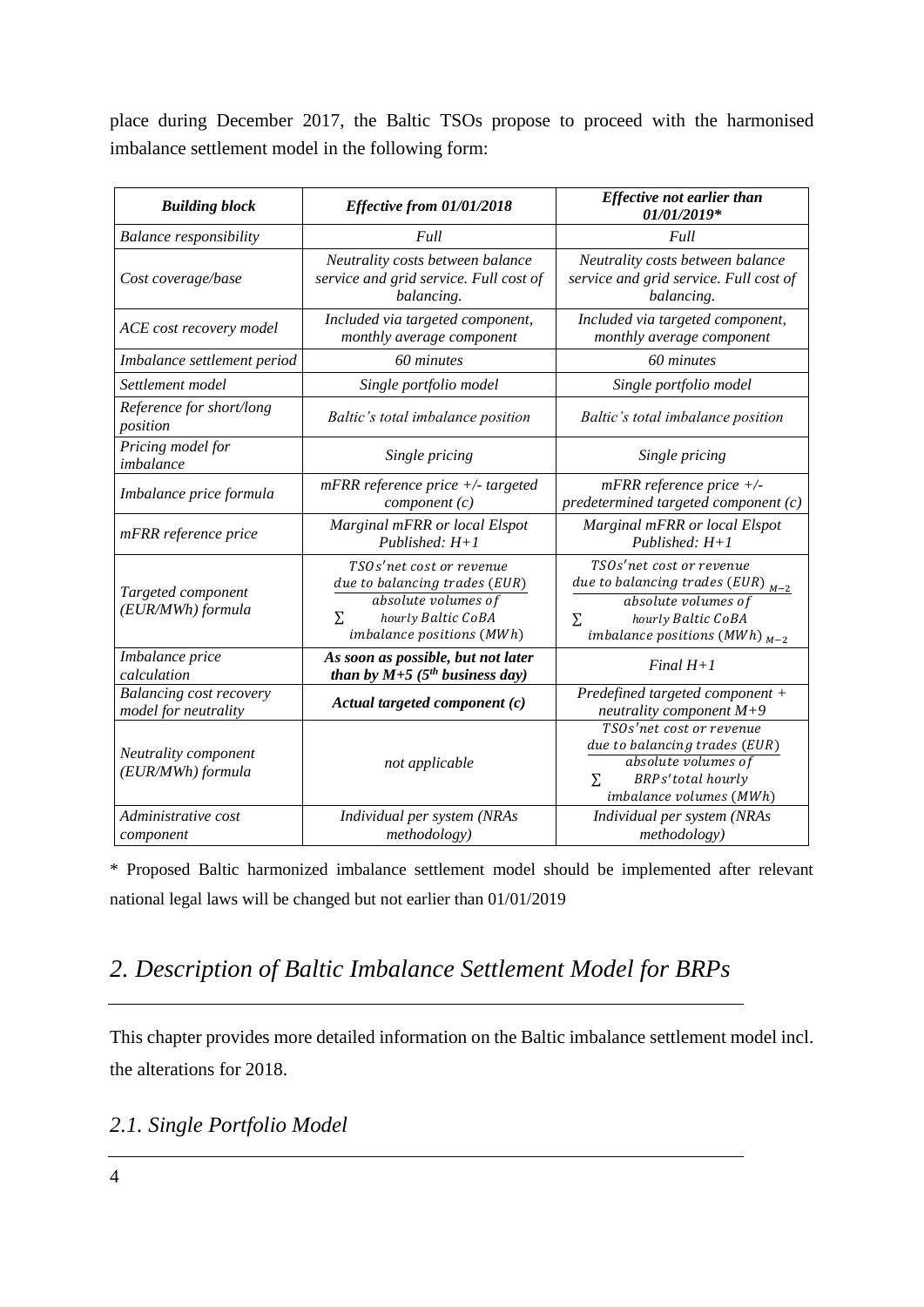The Baltic TSOs propose to adopt a single portfolio model meaning that both production and consumption are dealt within the same portfolio. The concept of the single portfolio model is to give the right incentives for market participants to balance the system, based on transparency and sharing of information.

The calculation of imbalance for single portfolio consists of aggregated planned and measured data and imbalance adjustment trades per imbalance settlement period, whereas:

- Planned balance reflects the final net volume of commercial transactions for each imbalance settlement period on organised markets or between BRPs.
- Measured balance reflects the net volume of realized physical generation and consumption per imbalance settlement period over the connection points in which the BRP is responsible for.
- Imbalance adjustment reflects the activated mFRR balancing bids activated by order of the TSO, the resource of which belongs to the BRP's balance area.

BRPs shall submit to the local TSO the planned balance in which there must be balance between production and purchases vs consumption and sales. The forecasted and/or systematic purchase or sale of imbalance electricity is not allowed. The rules for measurement data exchange between TSO and network operators and rules for defining the balance area of BRPs shall be set individually per each price area. The algebra for a single balance portfolio is the following:

| Planned balance  | Net balance schedule, whereas Production + Purchase = Consumption + Sale |
|------------------|--------------------------------------------------------------------------|
| Measured balance | $\sum (P \text{ in } P \text{ out})$ metered data in a BRP's portfolio   |
| <i>Imbalance</i> | $Measured$ -Planned -/+ portfolio's Imbalance Adjustment                 |

Imbalances will be settled in each direction. When a BRP's imbalance position is long i.e. its imbalance is at a surplus, it means that more electricity had been produced or less consumed than the BRP had initially contracted. When a BRP's imbalance position is short i.e. its imbalance is at a deficit, it means that less electricity had been produced or more consumed than the BRP had initially contracted. Therefore, the resulting imbalance calculated for the BRP's balance portfolio shall be either positive or negative, whereas positive imbalance indicates that the TSO has bought the surplus imbalance from a BRP and a negative imbalance conversely means that the TSO has sold imbalance to the BRP to cover its shortage.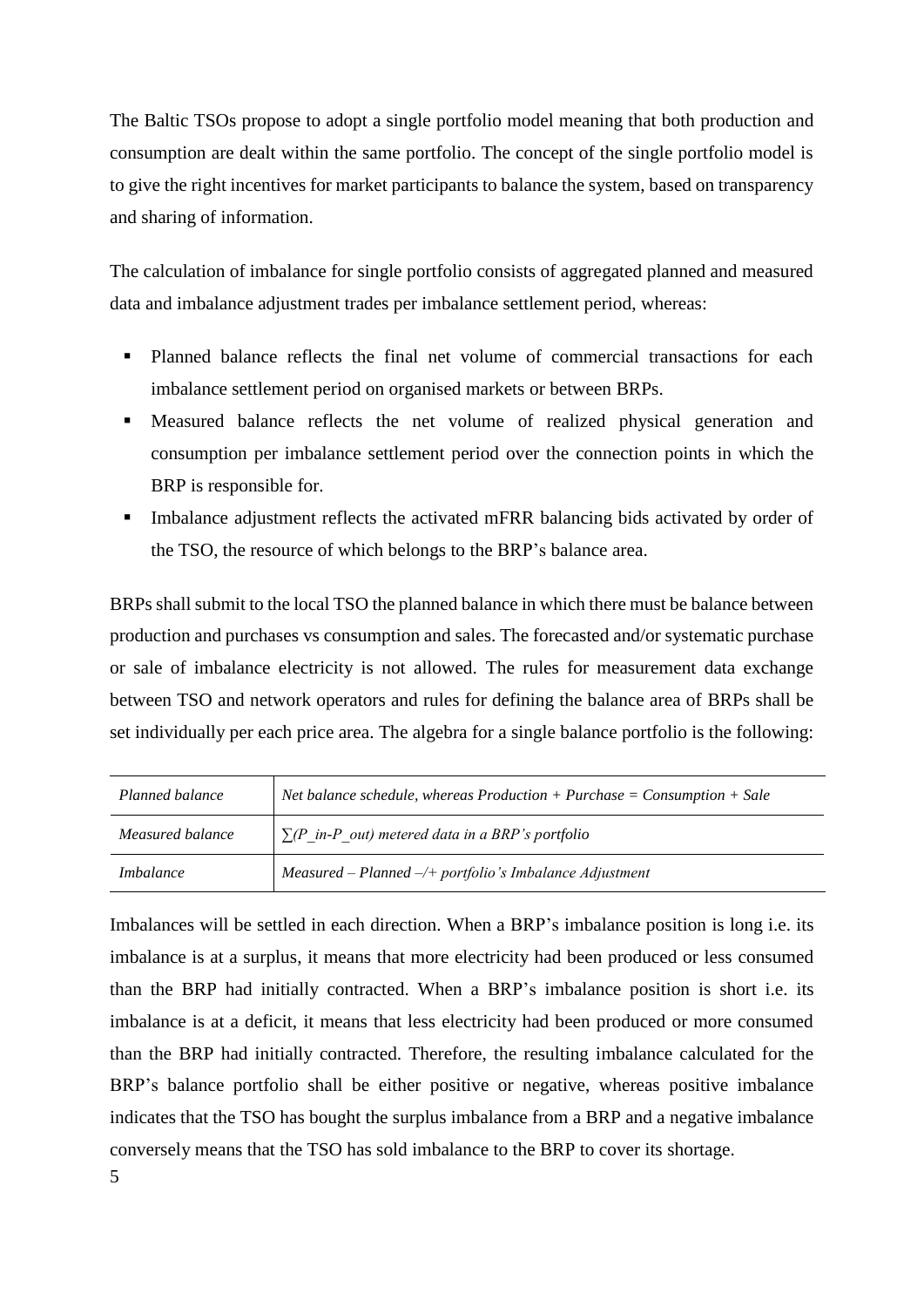The following is an example of imbalance calculation in a single portfolio model (MWh):

| I.                                                             | <b>NET POSITION (PLANNED BALANCE)</b>                                                                    |    |  |  |
|----------------------------------------------------------------|----------------------------------------------------------------------------------------------------------|----|--|--|
|                                                                | incl. Planned consumption (purchases from Power Exchange and/or through bilateral<br><i>agreements</i> ) | 10 |  |  |
|                                                                | incl. Planned production (sale to Power Exchange and/or through bilateral agreements)                    | 5  |  |  |
|                                                                | II. NET MEASURED BALANCE                                                                                 |    |  |  |
|                                                                | incl. measured consumption (the sum of Pout values per metering points)<br>-                             | 8  |  |  |
|                                                                | incl. measured production (the sum of Pin values per metering points)                                    | 6  |  |  |
| <b>III.</b> ACTIVATED IMBALANCE ADJUSTMENT (upward regulation) |                                                                                                          |    |  |  |
| IV. IMBALANCE VOLUME                                           |                                                                                                          |    |  |  |

## <span id="page-5-0"></span>*2.2. Single Pricing Model*

The Baltic TSOs have decided to adopt a single price model meaning that BRPs shall receive exactly the same price regardless whether their imbalance position is at a surplus or deficit. The imbalance price shall be determined based on the direction of the Baltic ACE and the mFRR (manual frequency restoration reserve) balancing activations carried out to minimize Baltic ACE.

The imbalance prices shall be determined as follows:

| Imbalance price methodology |              | <b>Baltic CoBA</b> imbalance position |                                   |  |  |
|-----------------------------|--------------|---------------------------------------|-----------------------------------|--|--|
|                             |              | <b>Short</b>                          | Long                              |  |  |
| <b>BRP</b> imbalance        | <i>Short</i> | $mFRR$ reference price + targeted     | $mFRR$ reference price – targeted |  |  |
|                             | Long         | component(c)                          | component(c)                      |  |  |

- If the Baltic CoBA imbalance direction is short, the targeted component (c) shall be added to the marginal mFRR upward regulation price;
- If the Baltic CoBA imbalance direction is long, the targeted component (c) shall be deducted from the marginal mFRR downward regulation price;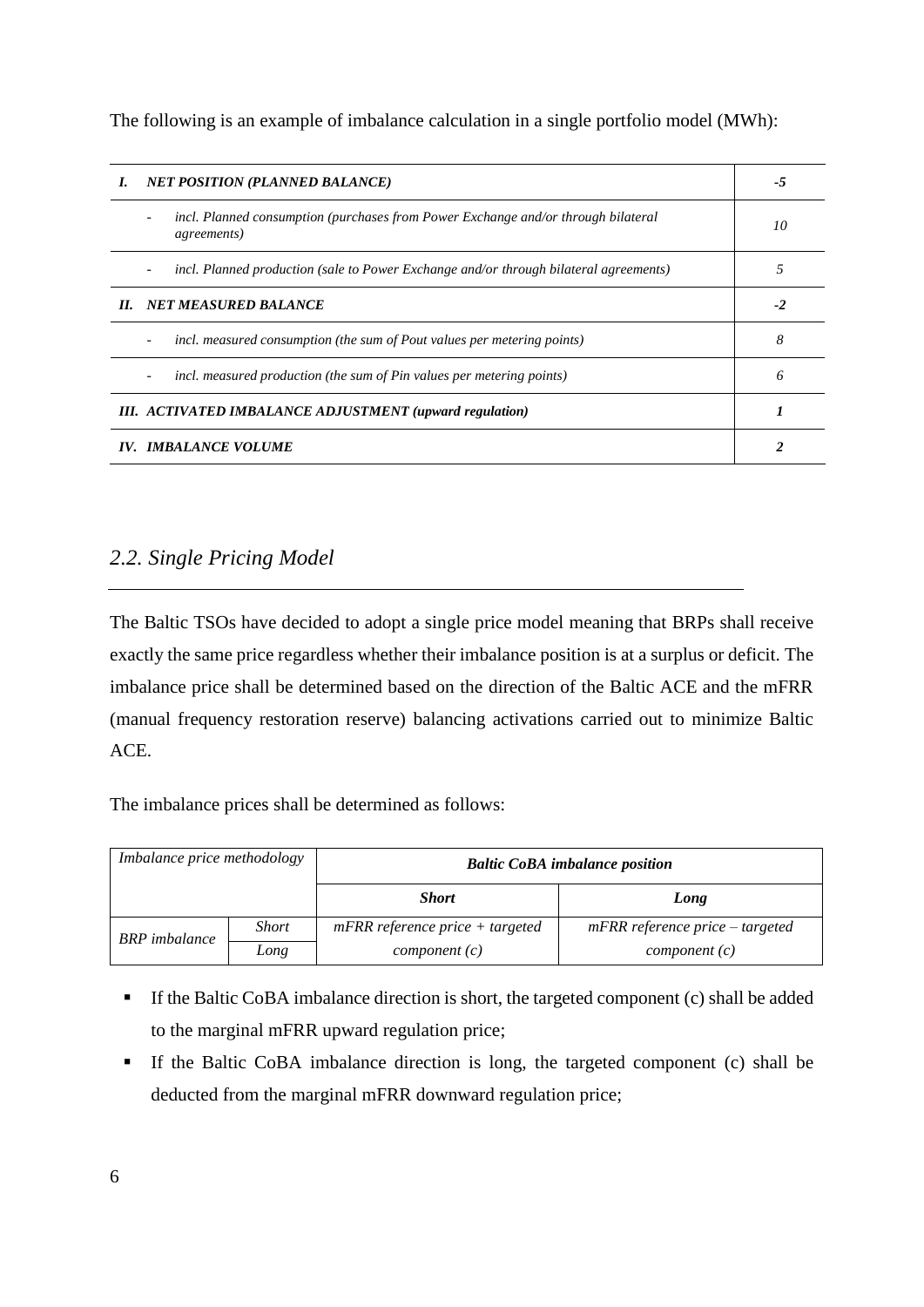- In the event the Baltic CoBA's imbalance is zero, thus meaning that there were no mFRR balancing bids activation and no trade of not netted ACE with open balance provider, the reference imbalance price in each balancing area shall be set with the respective day-ahead price of each area;
- In the event the Baltic CoBA imbalance direction is short, and no upward regulation activated, the reference price shall be the local day-ahead price with the addition of the targeted component (c);
- In the event the Baltic CoBA imbalance direction is long, and no downward regulation activated, the reference price shall be the local day-ahead price with the deduction of the targeted component (c).

#### <span id="page-6-0"></span>*mFRR Reference Price*

The Baltic TSOs have agreed to implement a centralized balance control function starting from 2018. The TSOs will nominate a coordinator amongst themselves, who will be responsible for initiating the activation of balancing energy bids with the purpose of minimizing the Baltic total not netted ACE towards the Open balance provider.

The mFRR reference price shall be established for each balance area – EE, LV, and LT –, and determined based on the resulting activities carried out in the Baltic balancing market:

- mFRR marginal price for upward regulation shall be the most expensive activated upward regulation bid in the mFRR market during the hour for the purpose of balancing the Baltic CoBA;
- mFRR marginal price for downward regulation shall be the least expensive activated downward regulation bid in the mFRR market during the hour for the purpose of balancing the Baltic CoBA;
- In situations when there is no congestion between the cross-borders of the balance areas, the mFRR reference price shall be identical in all three Baltic balance areas;
- When congestion of transmission capacity in the balancing market occurs, the balance areas obtain individual mFRR reference prices. If such congestion occurs between two adjacent balance areas, the Baltic area will be split into two separate price areas. The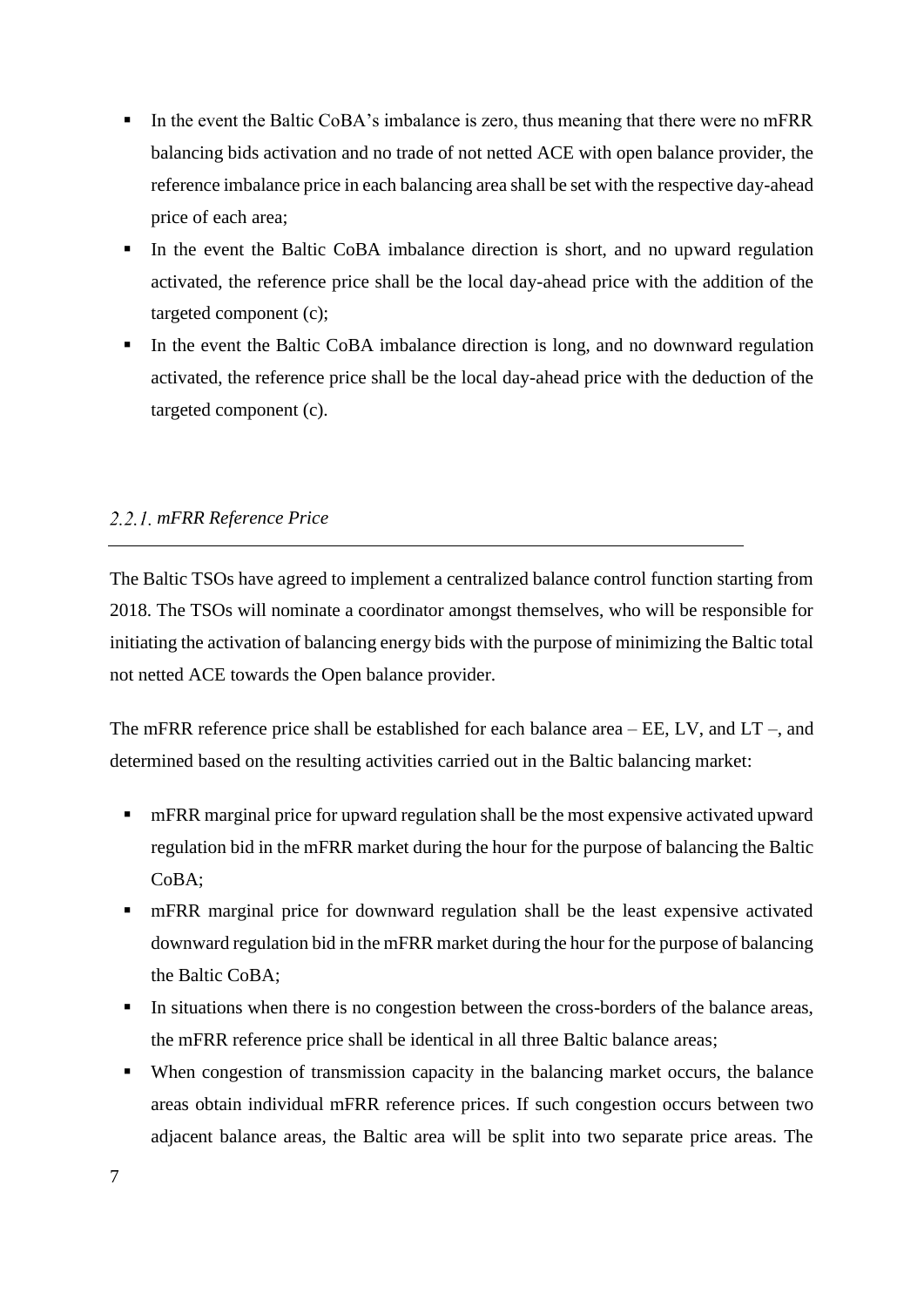balance areas unaffected by congestion of transmission capacity in the balancing market shall still be treated as a single price area, and will therefore share the same mFRR reference price.

Only those balancing mFRR balancing bids shall affect the Baltic mFRR marginal pricing, which have been activated for the purpose of balancing the Baltic CoBA. Bids activated by the request of neighbouring systems such as the Nordics, Poland or Russia/Belarus or due to congestion management shall not participate in the forming of the Baltic mFRR marginal pricing.

#### <span id="page-7-0"></span>*Targeted Component*

The targeted component (*c*) shall be established for the Baltic CoBA not netted ACE residual and other costs/revenues related with trade of balancing energy recovery. The application of the targeted component shall be determined based on the imbalance direction of the Baltic CoBA. The component shall be the same for each balance area in the Baltics as the Baltic TSOs will share the common settlement budget for all trades related to Baltic balance management. The targeted component will be aimed at capturing the full cost of balancing, and calculated taking into account the actual ACE and other costs/revenues related with trade of balancing energy.

The following section provides examples on how imbalance prices in the Baltic CoBA shall be determined:

|                                                                  | Example I             |                           |                    |                                                                                                                                                                   |  |
|------------------------------------------------------------------|-----------------------|---------------------------|--------------------|-------------------------------------------------------------------------------------------------------------------------------------------------------------------|--|
|                                                                  | <b>Estonia</b>        | Latvia                    | Lithuania          | Baltic CoBA imbalance position is short;<br>$\bullet$                                                                                                             |  |
| <b>NordPool Day-</b><br><b>Ahead Price</b><br>$\epsilon$ /MWh    | 45<br>E/MWh           | 45 $\epsilon$ /MWh        | 45 $\epsilon$ /MWh | no congestion of transmission capacity in the<br>٠<br>balancing market between the price areas $-$ same<br>balancing price in all balance areas;                  |  |
| <b>Activated mFRR</b><br>Price $\epsilon/MWh$                    | 80<br>$\epsilon$ /MWh | $60 \frac{\epsilon}{MWh}$ |                    | mFRR balancing bids are activated in Latvia (60<br>٠<br>$\epsilon$ /MWh) and Estonia (80 $\epsilon$ /MWh);<br>all balance areas share the same marginal mFRR<br>٠ |  |
| mFRR balancing<br>price for upward<br>regulation $\epsilon$ /MWh |                       | $80 \text{ E}$ /MWh       |                    | reference price of 80 $\epsilon$ /MWh;                                                                                                                            |  |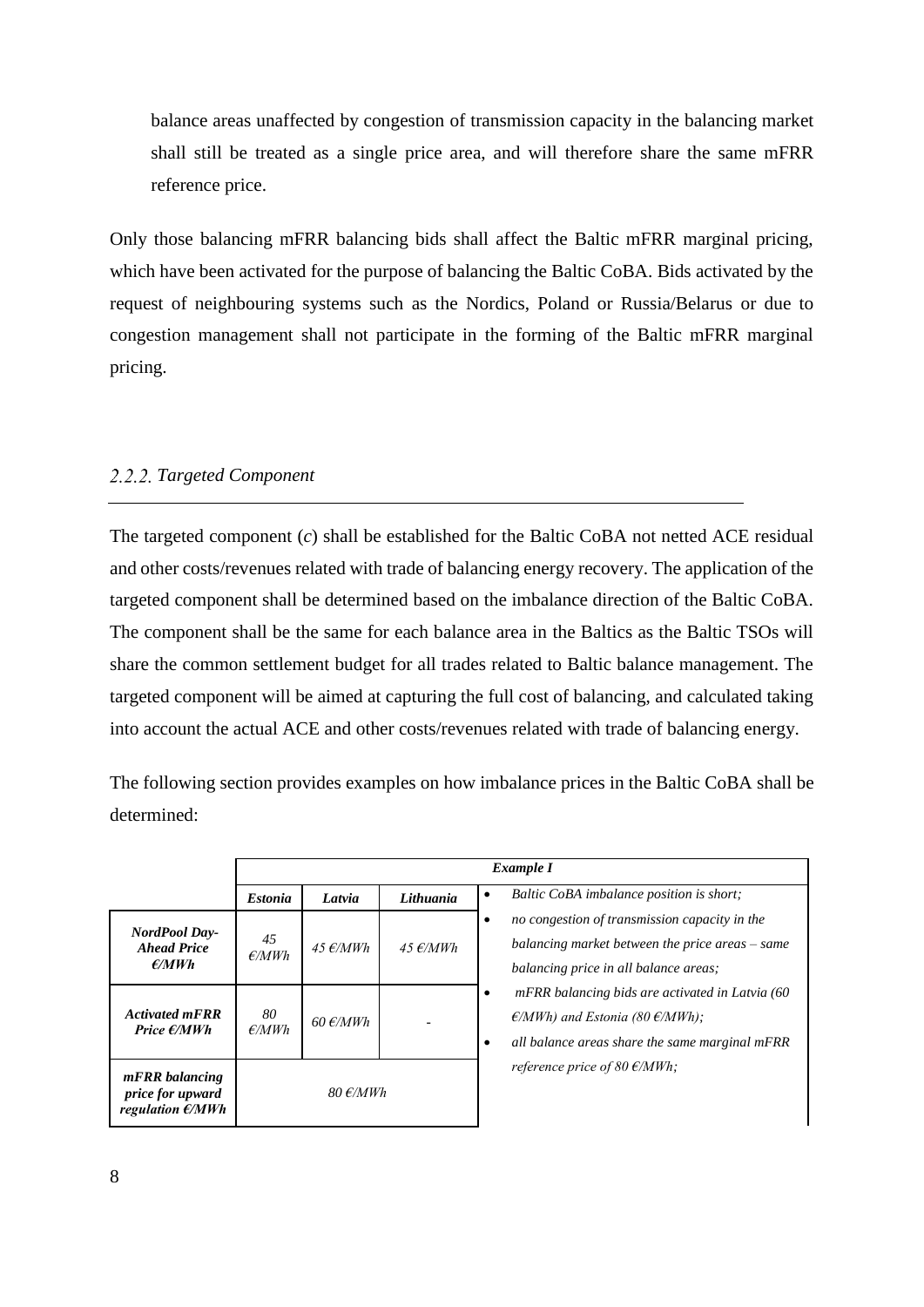| <b>Targeted</b><br>Component $\epsilon$ /MWh | 10 $\epsilon$ /MWh | targeted component for the month is set at 10<br>$\epsilon$ /MWh:               |
|----------------------------------------------|--------------------|---------------------------------------------------------------------------------|
| <b>Imbalance Price</b><br>$\epsilon$ /MWh    | 90 $\epsilon$ /MWh | all Baltic price areas share the same imbalance<br>price of 90 $\epsilon$ /MWh. |

|                                                                  | <b>Example II</b> |                    |                    |                                                                                                                                                                                           |  |
|------------------------------------------------------------------|-------------------|--------------------|--------------------|-------------------------------------------------------------------------------------------------------------------------------------------------------------------------------------------|--|
|                                                                  | <b>Estonia</b>    | Latvia             | Lithuania          | Baltic CoBA imbalance position is short;<br>$\bullet$                                                                                                                                     |  |
| <b>NordPool Day-</b><br><b>Ahead Price</b><br>$\epsilon$ /MWh    | 45<br>E/MWh       | $50 \text{ E/MWh}$ | 50 $\epsilon$ /MWh | congestion of transmission capacity in the<br>$\bullet$<br>balancing market occurs between EE and LV<br>balance areas - EE shall have different balancing                                 |  |
| <b>Activated mFRR</b><br>Price $\epsilon/MWh$                    |                   |                    | 70 $\epsilon$ /MWh | price than $LV$ and $LT$ ;<br>mFRR balancing bid is activated in Lithuania (70<br>$\bullet$<br>$\epsilon$ /MWh);                                                                          |  |
| mFRR balancing<br>price for upward<br>regulation $\epsilon$ /MWh | 45<br>E/MWh       |                    | $70 \t{f/MWh}$     | EE mFRR reference price is set equal to day-ahead<br>$\bullet$<br>price of 45 $\epsilon$ /MWh. LV and LT shall share the same<br>marginal upward regulation price of $70 \text{ E/MWh}$ ; |  |
| <b>Targeted</b><br>Component $\epsilon$ /MWh                     |                   | $10 \text{ E/MWh}$ |                    | targeted component for the month is set at 10<br>$\bullet$<br>$\epsilon$ /MWh:                                                                                                            |  |
| <b>Imbalance Price</b><br>$\epsilon$ /MWh                        | 55<br>E/MWh       |                    | $80 \t{f/MWh}$     | EE area imbalance price shall be 55 $\epsilon$ /MWh;<br>$\bullet$<br>LV and LT areas shall share the same imbalance<br>$\bullet$<br>price of 80 $\epsilon$ /MWh.                          |  |

**From 2018 January 1 -** The targeted component will consist of a €/MWh value calculated at least by the 5<sup>th</sup> business day of next month. The component will be based on the actual costs incurred during the settlement month. Therefore, the final imbalance prices shall be published also at least by the  $5<sup>th</sup>$  business day of the month.

Targeted component 
$$
\left(\frac{EUR}{MWh}\right) = \frac{TSOs'net cost or revenue due to balancing trades (EUR)}{\sum absolute volumes of hourly Baltimore positions (MWh)}
$$

**Not earlier than 2019 January 1** - The targeted component will consist of a €/MWh value predetermined prior to the forthcoming settlement month. This enables to publish final imbalance prices H+1.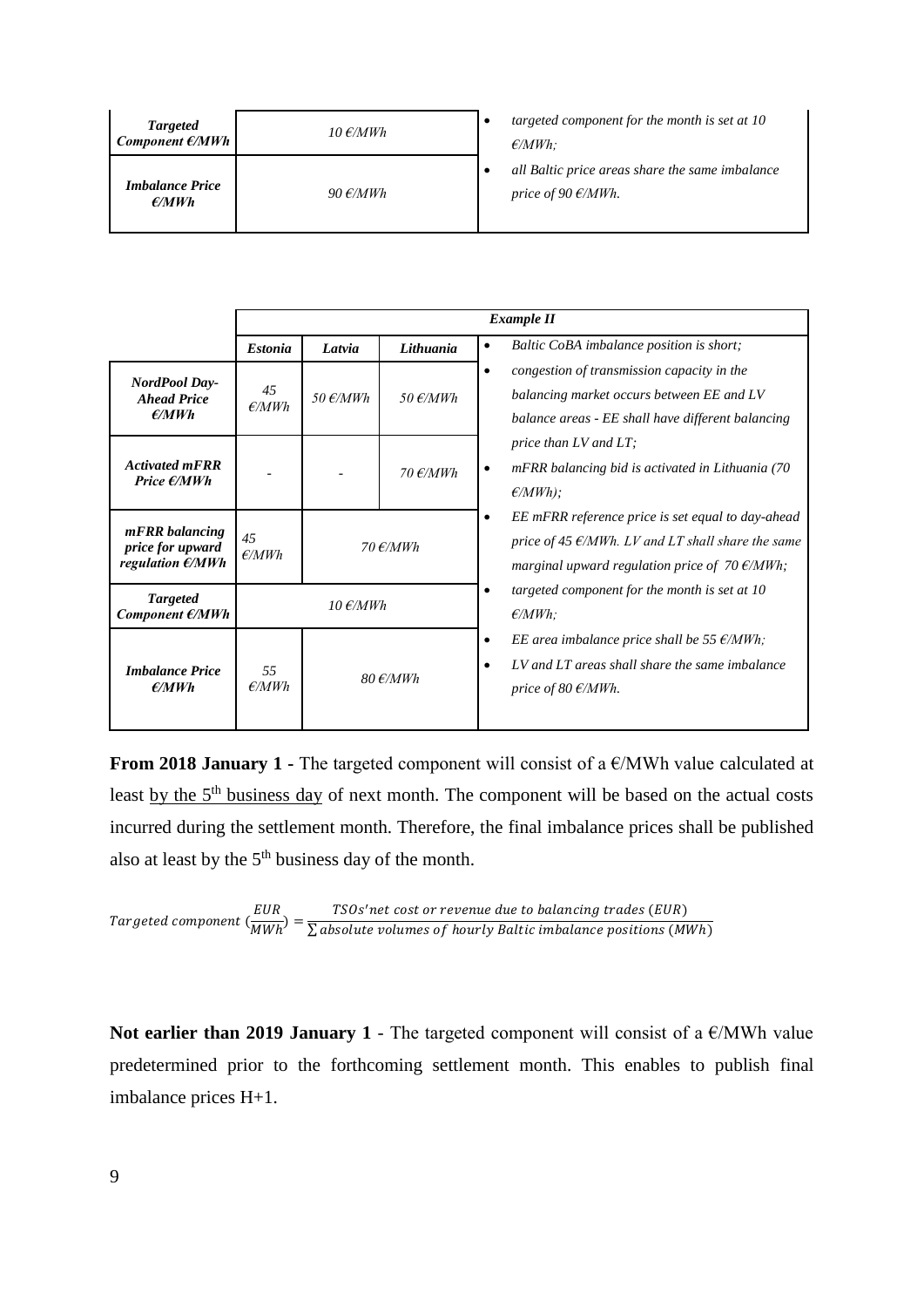EUR<br>Predetermined targeted component (  $\frac{1}{MWh}$ 

> $\frac{TSOs'net cost or revenue due to balancing trades (EUR)<sub>M-2</sub>}{\sum_{i=1}^{N} (1-\frac{1}{2})^{n-i}}$  $\Sigma$  absolute volumes of hourly Baltic imbalance positions  $\left(\textit{MWh}\right)_{\textit{M}-2}$

## <span id="page-9-0"></span>*2.3. Neutrality Charge*

**From 2018 January 1** Baltic TSOs will not implement additional neutrality charge component. The targeted component will consist of the actual average cost of underlying settlement month**,** calculated by  $5<sup>th</sup>$  business day of next month.

**Not earlier than 2019 January 1** – as the imbalance prices will be published H+1, the Baltic TSOs will implement additional neutrality component for BRPs.

Based on GL EB each national regulatory authority (NRA) shall ensure that all TSOs under their competence do not incur economic gains or losses with regard to the financial outcome of the settlement pursuant to balancing and each TSO may develop a proposal for a settlement mechanism separate to settle the full cost of balancing. While the targeted component aims at recovering the full cost of balancing, and also to ensure that imbalances are settled more with the price that reflects the actual cost of balancing, the net financial proceeds or losses arising from the balance service through the application of the single imbalance price model shall be settled by a neutrality mechanism employed by the Baltic TSOs via common settlement budget. This shall guarantee that no costs related to balancing shall be carried on out to the next month, but will instead be settled in the same month.

All trades related to Baltic's balance management shall be shared and settled between Baltic TSOs equally based on the following principles:

- Each connected TSO shall be responsible for carrying out settlement (report and financial settlement) within their balance area and for settling the activated mFRR and ER mFRR trades with the BSPs/TSOs and imbalance settlement trades with BRPs;
- Each TSO shall be responsible for submitting to other TSOs the settlement data for imbalance trades with BRPs and balancing trades with BSPs activated for Baltic balance purposes;
- Settlement Coordinator shall aggravate all trades related to Baltic balance management and calculate monthly based financial result for Baltic TSOs.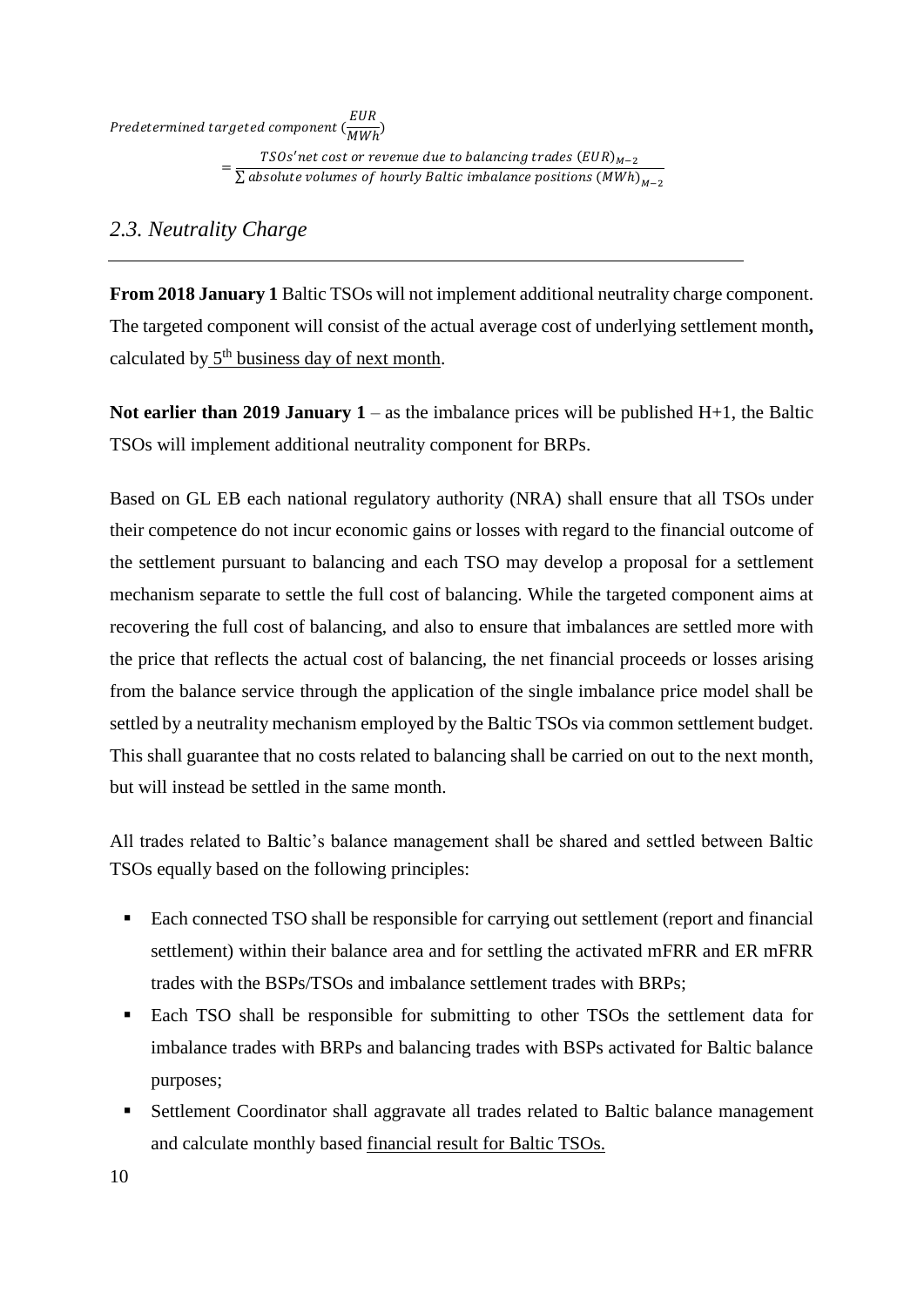| <b>Total Revenues from Balancing Trades, EUR</b> | <b>Total Costs from Balancing Trades, EUR</b>                |
|--------------------------------------------------|--------------------------------------------------------------|
| Sale of not netted imbalance (ACE)               | Purchase of not netted imbalance (ACE)                       |
| Sale of mFRR trade for balancing purposes        | Purchase of mFRR and ER mFRR trade for balancing<br>purposes |
| Sale of imbalance energy for BRPs                | Purchase of imbalance energy from BRPs                       |

The neutrality charge could be positive or negative based on actual cost/revenues of balancing trades compared with revenues from predetermined targeted component (c) that was included to imbalance price. The following shows an example of how the neutrality charge would be calculated:

|            | Purchase of<br>Netted ACE € | Sale of Baltic<br>Baltic CoBA Not CoBA Not Netted<br>ACE€ | Purchase of<br>mFRR balancing<br>trades to<br>balance Baltic<br>CoBA€ | Sale of mFRR<br>balancing<br>trades to<br>balance Baltic<br>CoBA€ | Purchase of<br>imbalance<br>power from<br>BRPs based on<br>H+1 imbalance<br>prices $\epsilon$ | Sale of<br>imbalance<br>power to BRPs<br>based on H+1<br>imbalance<br>prices $\varepsilon$ | <b>Baltic TSOs</b><br>Preliminary<br>Net Position | <b>Baltic BRPs</b><br>Total Imbalance<br>Volume, MWh | Baltic TSO's<br>Neutrality<br>Charge €/MWh |
|------------|-----------------------------|-----------------------------------------------------------|-----------------------------------------------------------------------|-------------------------------------------------------------------|-----------------------------------------------------------------------------------------------|--------------------------------------------------------------------------------------------|---------------------------------------------------|------------------------------------------------------|--------------------------------------------|
| $00 - 01$  | 0                           | 30                                                        | $-3750$                                                               | $\Omega$                                                          | $-1700$                                                                                       | 5 100                                                                                      | $-320$                                            | 110                                                  | 0,56                                       |
| $01 - 02$  | $-500$                      | O                                                         | $\circ$                                                               |                                                                   | $-2250$                                                                                       | 3500                                                                                       | 750                                               | 125                                                  | 0,56                                       |
| $02 - 03$  | $-4500$                     |                                                           | $-5850$                                                               |                                                                   | $\Omega$                                                                                      | 9000                                                                                       | $-1350$                                           | 150                                                  | 0,56                                       |
| $03 - 04$  | $-7200$                     | O                                                         | $-5525$                                                               | 0                                                                 | $\circ$                                                                                       | 9750                                                                                       | $-2975$                                           | 160                                                  | 0,56                                       |
| $04 - 05$  | $\Omega$                    | 30                                                        | $\circ$                                                               | 800                                                               | $-1500$                                                                                       | 1000                                                                                       | 330                                               | 280                                                  | 0,56                                       |
| $05 - 06$  | $-4000$                     | $\circ$                                                   | $\circ$                                                               | $\circ$                                                           | $-1700$                                                                                       | 6 600                                                                                      | 900                                               | 110                                                  | 0,56                                       |
| $06 - 07$  | $\Omega$                    | 90                                                        | $\Omega$                                                              | 1400                                                              | $-900$                                                                                        | $\Omega$                                                                                   | 590                                               | 140                                                  | 0.56                                       |
| $07 - 08$  | $-2000$                     | 0                                                         | $-5000$                                                               | 0                                                                 | $-400$                                                                                        | 8800                                                                                       | 1400                                              | 120                                                  | 0,56                                       |
| <b>SUM</b> | $-18200$                    | 150                                                       | $-20125$                                                              | 2 2 0 0                                                           | $-8450$                                                                                       | 43750                                                                                      | $-675$                                            | 1 1 9 5                                              |                                            |

The imbalance prices shall remain as published, but the neutrality charge shall be acquired from or redistributed to the BRPs when actual settling of accounts between the BRP and its local TSO occurs.

#### **NEUTRALITY CHARGE EUR/MWh**

Accounts for all trades EUR / BRPs total imbalance volumes in Baltic areas:

- if the neutrality account per month is positive, TSOs will be net payers to BRPs - if the neutrality account per month is negative, BRPs will be net payers to TSOs

### <span id="page-10-0"></span>*2.4. Administrative Cost Recovery*

The imbalance price shall not include a component for covering administrative costs. Furthermore, the administrative costs shall also be independent from the monthly financial neutrality settlement. Instead the mechanisms applied for covering administrative costs shall be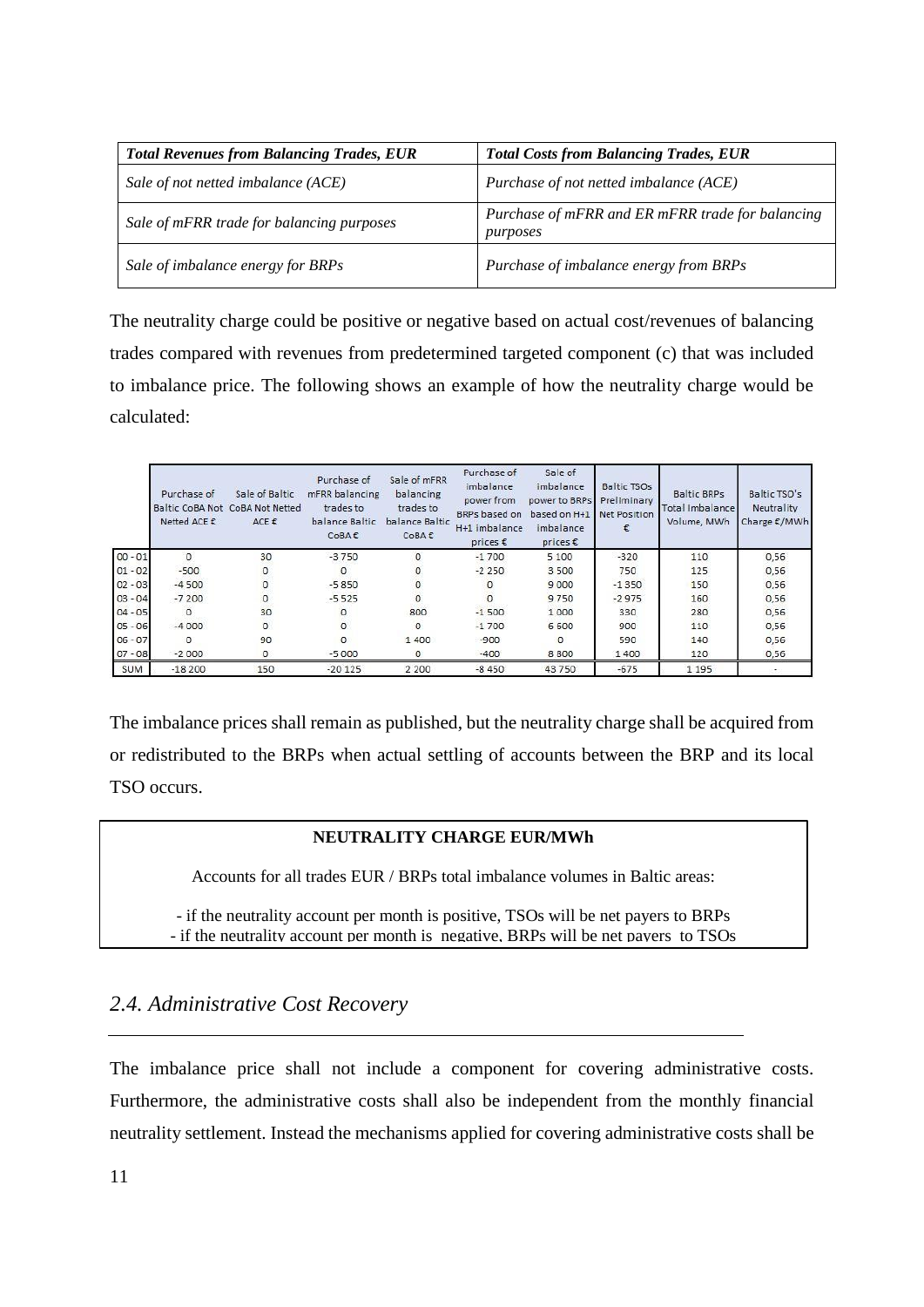set individually by each TSO and be subject to NRA approval. A neutrality component for all network users will be in line with the current draft edition of the GL EB, according to which each TSO may set up a proposal for an additional settlement mechanism to cover administrative costs.

|                       | Proposal for administrative cost<br>component: after NRAs approval | Administrative cost component based on<br>current national regulation |  |  |
|-----------------------|--------------------------------------------------------------------|-----------------------------------------------------------------------|--|--|
|                       |                                                                    |                                                                       |  |  |
| <b>ELERING</b>        | $0.0X \, \epsilon/MWh$ for consumption and                         | Charge for sold/purchased imbalance                                   |  |  |
|                       | production in BRP's portfolio (monthly                             | volume $E/MWh$ , included to BRPs                                     |  |  |
|                       | based allocation)                                                  | <i>imbalance price</i>                                                |  |  |
| $\bm{AST}$            | Fixed fee + charge for sold/purchased                              | Fixed fee $+$ charge for sold/purchased                               |  |  |
|                       | imbalance volume $E/MWh$                                           | imbalance volume $E/MWh$                                              |  |  |
| <i><b>LITGRID</b></i> | Charge for sold/purchased imbalance                                | Charge for sold/purchased imbalance                                   |  |  |
|                       | volume $E/MWh$                                                     | volume $E/MWh$                                                        |  |  |

The Baltic TSOs initial proposals for administrative cost recovery: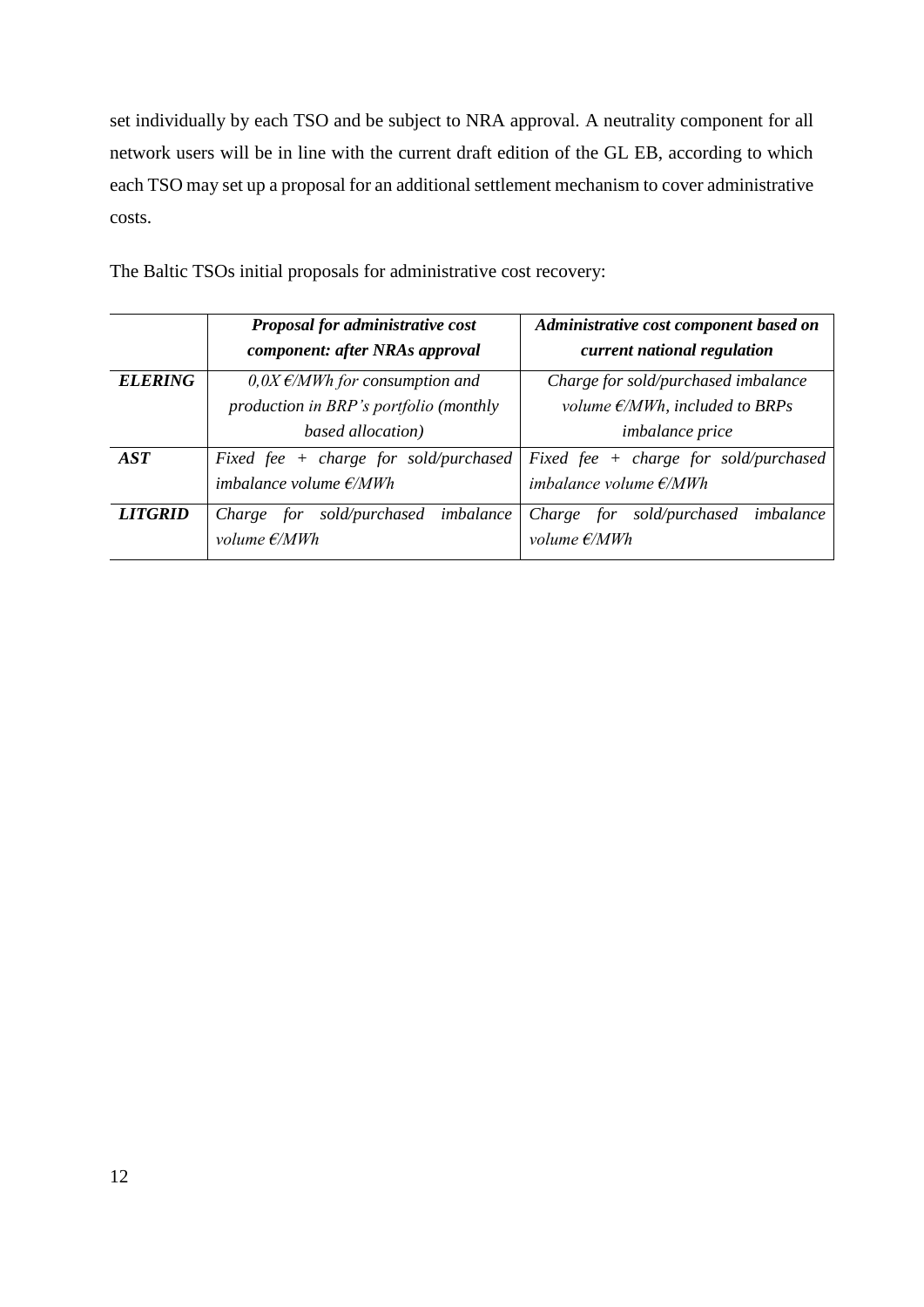## <span id="page-12-0"></span>*Annex I Definitions*

**Balance Responsible Party (BRP)** means a market-related entity or its chosen representative responsible for its imbalances.

**Balancing** means all actions and processes, on all timelines, through which TSOs ensure, in a continuous way, to maintain the system frequency within a predefined stability range, and to comply with the amount of reserves needed per frequency containment process, frequency restoration process and reserve replacement process with respect to the required quality.

**Balancing Market** means the entirety of institutional, commercial and operational arrangements that establish market-based management of balancing.

**Balancing Service Provider (BSP)** means a market participant with reserve providing units or reserve providing groups able to provide balancing services to TSOs.

**Baltic Not Netted ACE** means the Baltic's not netted imbalance towards Russia, which is settled through the trade of imbalance energy with the open balance provider of the Baltic system.

**Connecting TSO** means the TSO which operates the control area in which balancing service providers and balance responsible parties shall be compliant with the terms and conditions related to balancing.

**Imbalance** means an energy volume calculated for a balance responsible party and representing the difference between the allocated volume attributed to that balance responsible party, and the final position of that balance responsible party and any imbalance adjustment applied to that balance responsible party, within a given imbalance settlement period.

**Imbalance Adjustment** means an energy volume representing the balancing energy from a balancing service provider and applied by the connecting TSO for an imbalance settlement period to the concerned balance responsible parties, for the calculation of the imbalance of these balance responsible parties.